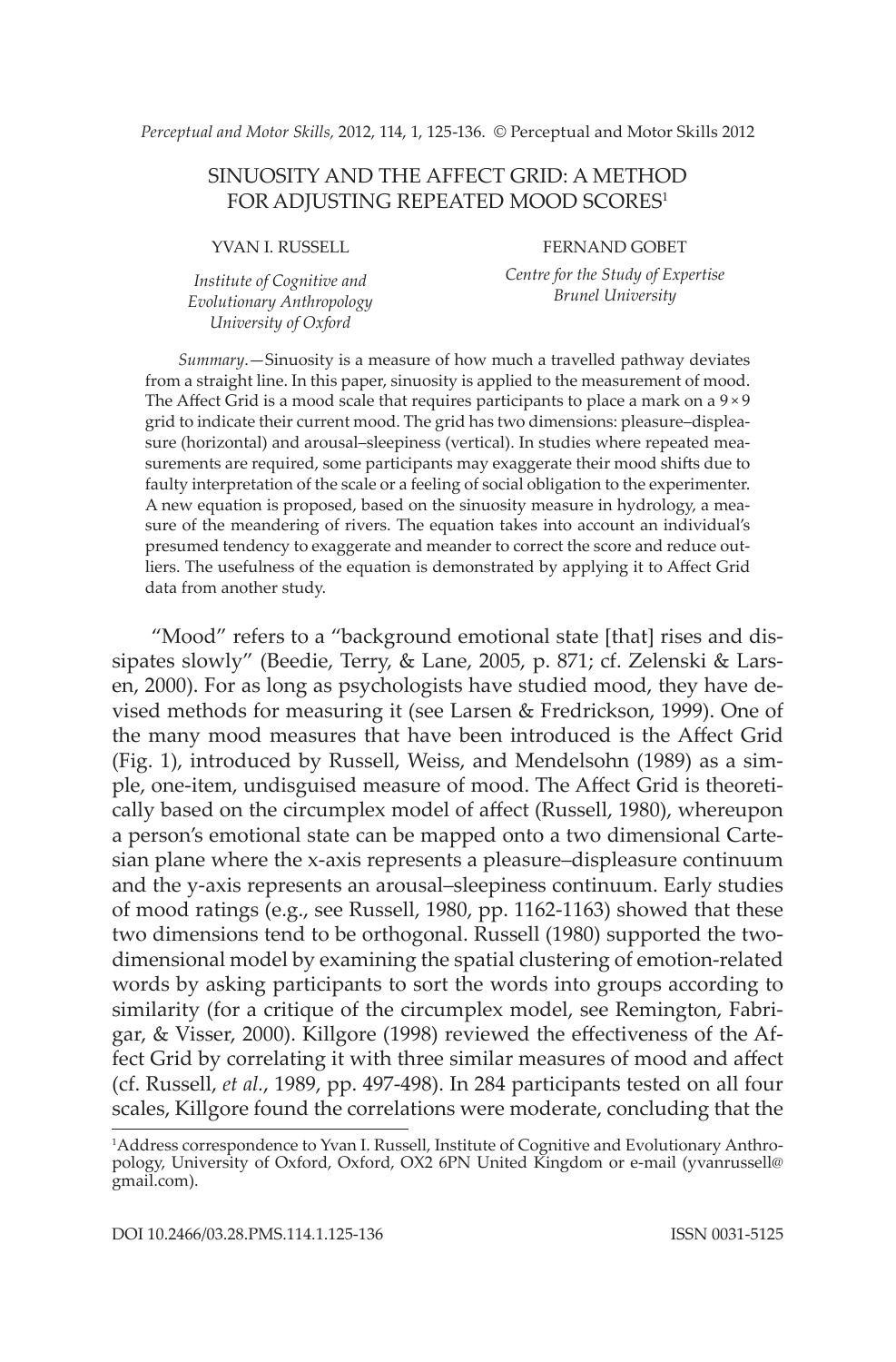

Fig. 1. The Affect Grid

Affect Grid was valuable as a quick and easy mood measure, even though it afforded less detail than other measures.

As shown in Fig. 1, the Affect Grid is in the form of a  $9 \times 9$  grid; the respondent is instructed to mark an  $X$  in the one square that indicates how he is feeling at that moment (Russell, *et al.*, 1989; cf. diagrams in Russell, 1980, and Remington, *et al.*, 2000). The participant must think in the two dimensions simultaneously. Horizontally, the scale ranges from "unpleasant" (negative) to "pleasant" (positive). Vertically, the scale ranges from "sleepiness" to "high arousal." Fig. 2 provides examples on the meaning of different responses. When using the Affect Grid, responses generate two separate scores ranging from 1 to 9. This can be expressed as positive coordinates. For example, if a person feels completely neutral, then they should mark the middle square (score  $=$  5, 5). There are four additional labels (stress, excitement, depression, relaxation), which represent extremes located at the corners of the grid. These extra labels "do not form extra dimensions, but help to define the quadrants of the grid" (Russell, 1980, p. 1163). In the participant instructions (see the Appendix in Russell, *et al*., 1989), more subtle examples are given. For example, if a person feels "mildly surprised" (Fig. 2), then she should mark an X slightly left and above the centre point (score $=7, 7$ ).

The Affect Grid has been used by many researchers in a variety of topics (for examples, see Campbell, Chew, & Scratchley, 1991; Eich, Macauley, & Ryan, 1994; Rotton & Shats, 1996; Roesch, 1999; Deaver, Miltenberger, Smyth, Meidinger, & Crosby, 2003; Mead & Ball, 2007), sometimes with slight modifications (e.g., changing labels, altering the scale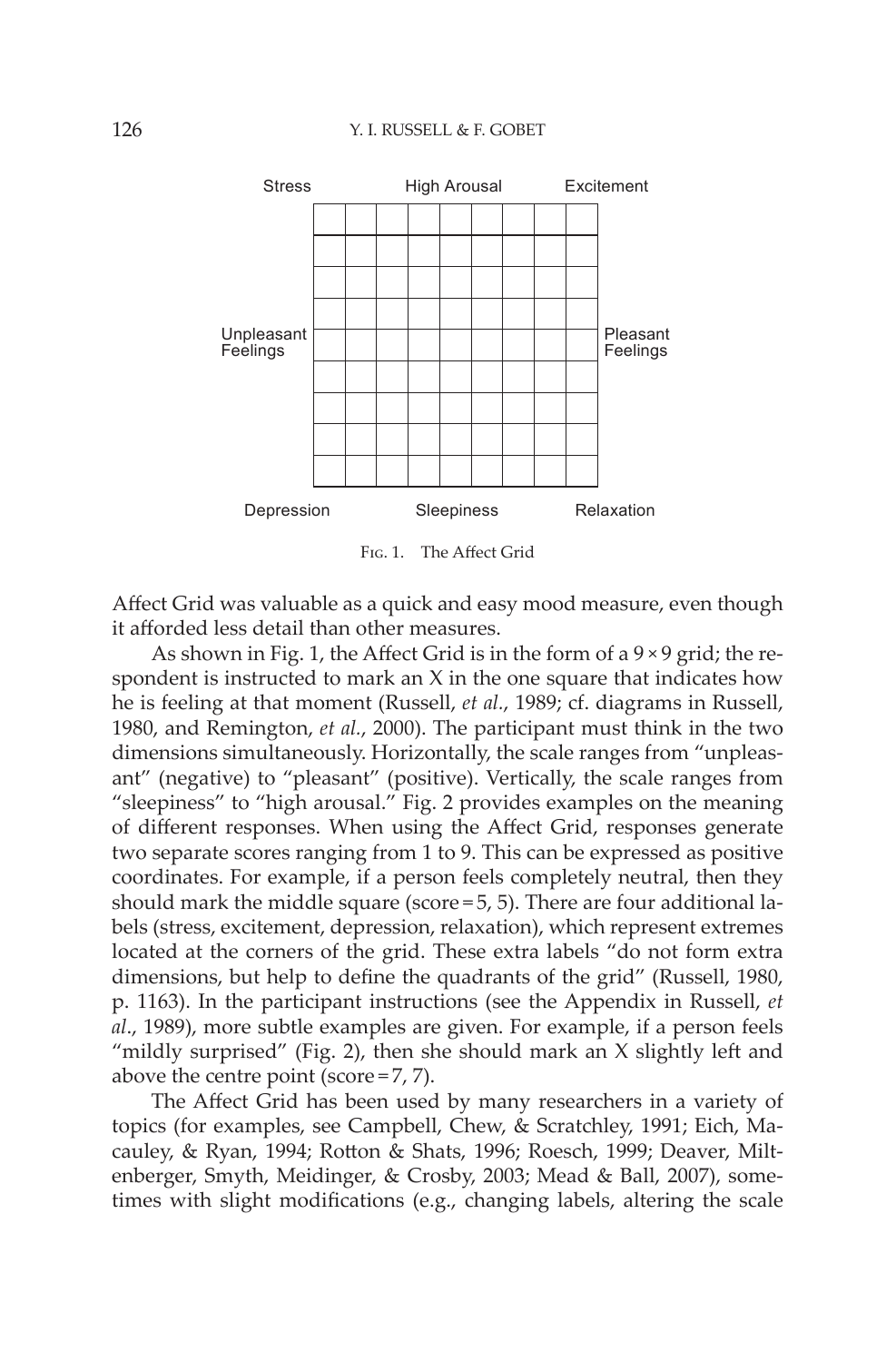#### SINUOSITY AND AFFECT GRID 127



Fig. 2. Examples of Affect Grid responses

numbers, etc.). Although the grid was primarily designed to record single events, some of the studies cited above required that participants fill out the Affect Grid multiple times. For example, Campbell, *et al*. (1991), in their study of mood and self-esteem, asked participants to fill out the Affect Grid five times per day for two weeks. Similarly, Eich, *et al*. (1994), in their study of mood-dependent memory, asked participants to indicate their mood on the Affect Grid repeatedly after listening to various pieces of music. Also, Deaver, *et al*. (2003), in their study of mood and binge eating, asked participants to fill out the Affect Grid before, during, and after meals. Also, a recent study by the current authors (Russell, Gobet, & Whitehouse, 2011) also required that each participant use the Affect Grid multiple times (a total of four). Here, after the data were collected, a problem became apparent. Some participants habitually chose more extreme options than others. Fig. 3 illustrates the problem using actual data from that study. Both grids show a sequence of four ratings (originally made on separate grids). As shown, one participant "travelled further" than the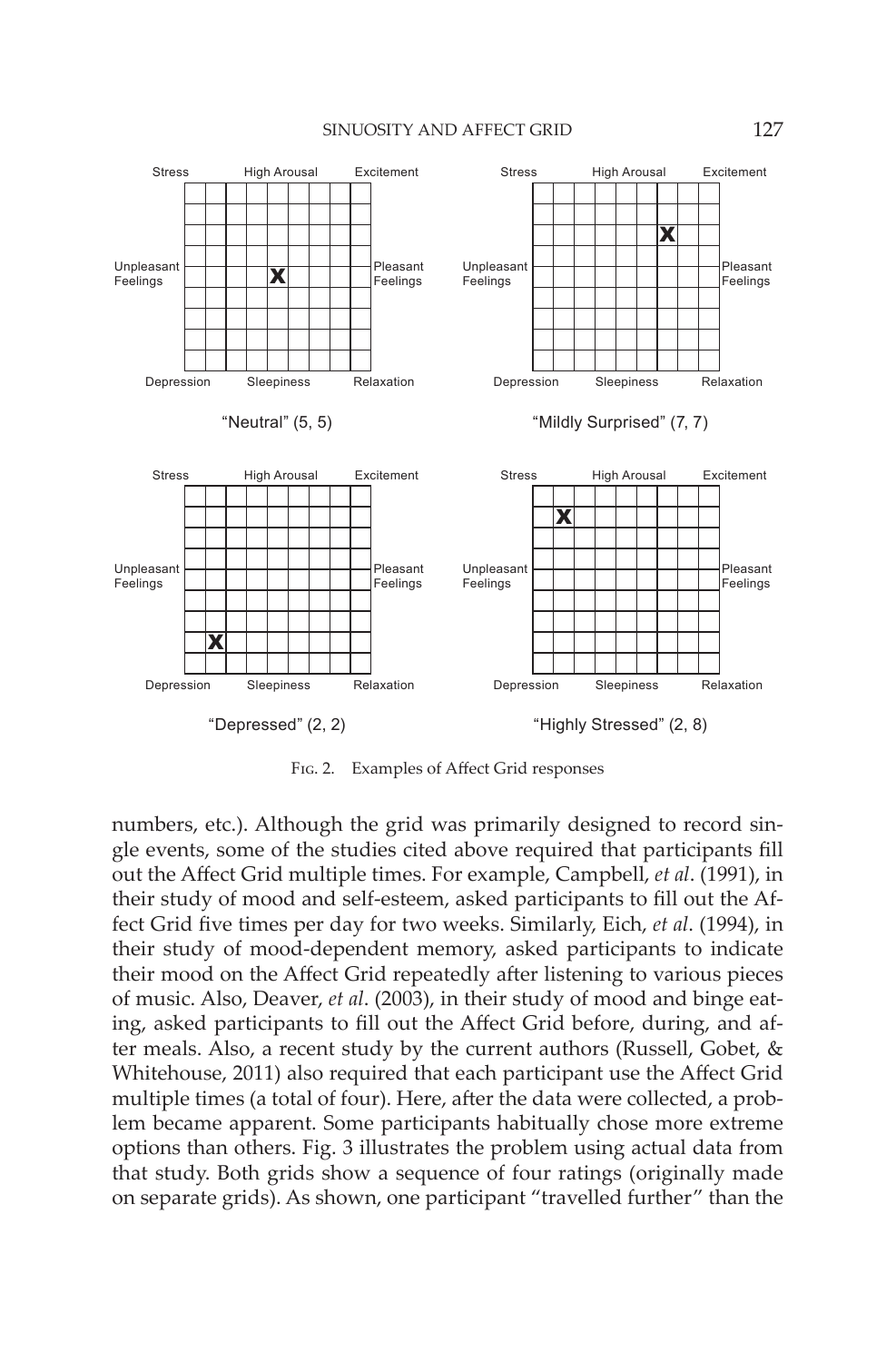

Fig. 3. Two examples of sequential mood reporting differs between individuals on Euclidean distance

other, i.e., his scores changed more over the measurements. The "distances travelled" can be measured as Euclidean distance (Fig. 3).

There are three possible explanations of this phenomenon. (a) Some people have higher mood variability than others and reported genuine mood swings (cf. Campbell, *et al*., 1991). (b) Participants recognised the experiment as a mood study, and hence, felt some social obligation to overreport mood shifts. (c) Participants differentially construed the magnitude of the scale, and therefore some regarded a movement of one square as an insignificant shift, whereas others regarded it as a large shift. The final two possibilities are examples of what psychologists call "response set" (Cronbach, 1950), an example of individual test-taking habits which interfere with the validity of the test. In this paper, a methodology is proposed for correcting Affect Grid mood shifts based on *overall movement* and tendency to *meander*. "Meandering" is defined as directed spatial behaviour that deviates from the shortest path between Point A and Point B. The method proposed in this paper is useable for studies where mood was measured multiple times, but where a researcher is interested in evaluating individual steps in the chain.

# Method

The purpose of this procedure was to render an assessment of changes from an earlier  $(s_i)$  to a later score  $(s_j)$  on the Affect Grid. In accordance with the scoring system of Russell, *et al*. (1989), the horizontal and vertical dimensions were analyzed separately. For example, in Fig. 3a, one might want to assess the horizontal score between Point 1 and Point 2 ( $1 \rightarrow 2$ ). It can be seen that  $s_i = 6$  and  $s_j = 8$ . The difference is therefore  $s_j - s_i = 2$ . In Fig. 3b, the same difference  $(s_j - s_i = 2)$  is obtained for the same step. As shown,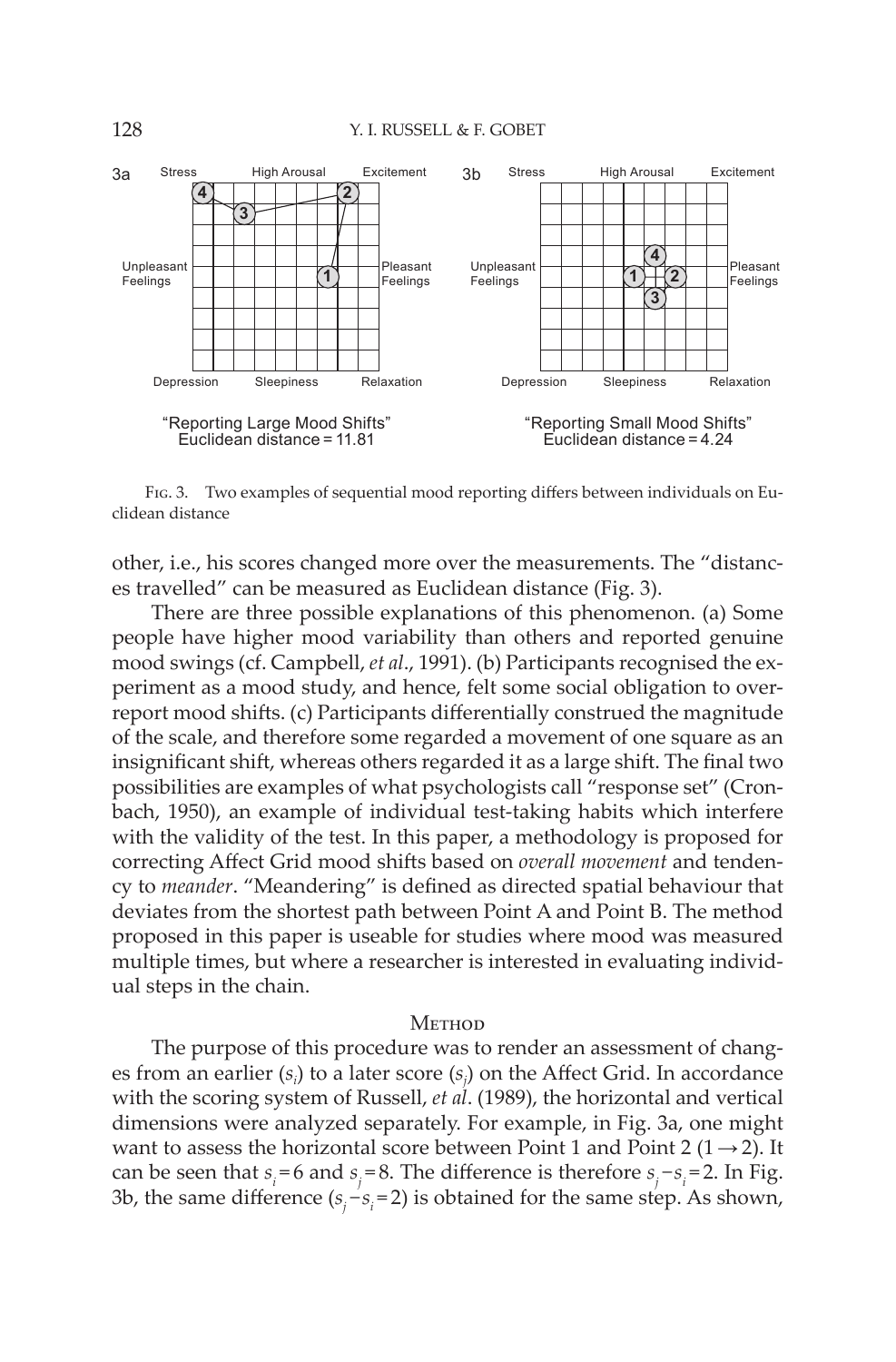the participant in Fig. 3a appeared to be introducing two "response set" confounds: (a) excessive meandering on the  $9 \times 9$  grid and (b) excessive distance travelled. In order to correct for response set, the following equation is proposed (Eq. 1). It is a correction to the difference score  $(s<sub>j</sub> - s<sub>i</sub>)$ , which incorporates a measure of sinuosity.

$$
S_{mod} = \left(\frac{S_j - S_i}{CL + 1/AL + 1}\right) / CL \text{ (if } CL > 0\text{)}
$$
 [1]

The denominator  $(CL+1/AL+1)$  in Eq. [1] was adapted from the "sinuosity" measure, a geographical measure that quantifies how much a river is meandering (Mueller, 1968). It is based on two variables. The first is air length (AL), which refers to the shortest distance between the beginning and end of the measured river. This is a straight line regardless of how much the river might meander. The other variable is channel length (CL), which refers to the actual length of the river. If the river is completely straight, then AL and CL will be equal. The basic sinuosity measure is CL divided by AL (CL/AL). A measure of 1 indicates a completely straight path, and a measure larger than 1 indicates some sinuosity (meandering). For the Affect Grid, the above sinuosity measure must be modified because individuals could theoretically respond in the same square in the last measure as in the first  $(AL=0)$ , so that the denominator would have been zero. Thus, adding 1 to both numerator and denominator  $(CL+1/$  $AL+1$ ) prevents such a singularity. This modified sinuosity score reduces the magnitude of the numerator over the denominator (e.g., 3/2 becomes 4/3, etc.).

To obtain sinuosity on the plane, one could use *Euclidean distance* in a two-dimensional space. Euclidean distance, in its standard measurement, is represented by the following equation:

d (p, q) = 
$$
\sqrt{\sum_{i=1}^{n} (p_i - q_i)^2}
$$
. [2]

As shown in Eq. [2], Euclidean distance involves the measurement of a line between two coordinate points  $(p, q)$  on a Cartesian plane. Because the measure is in two dimensions, only p1 minus q1 and p2 minus q2 are calculated. For example, in Fig. 3, one can calculate the distances in the first step (1  $\rightarrow$  2), second step (2 $\rightarrow$  3), and third step (3  $\rightarrow$  4). In Fig. 3a, these distances are 4.472, 5.099, and 2.236, respectively. In Fig. 3b, these distances are 2.000, 1.414, and 2.000, respectively. To calculate CL, these three segments are added. As shown, the CL is 11.807 in Fig. 3a, and 5.414 in Fig. 3b. To calculate AL, the Euclidean distance between Points 1 and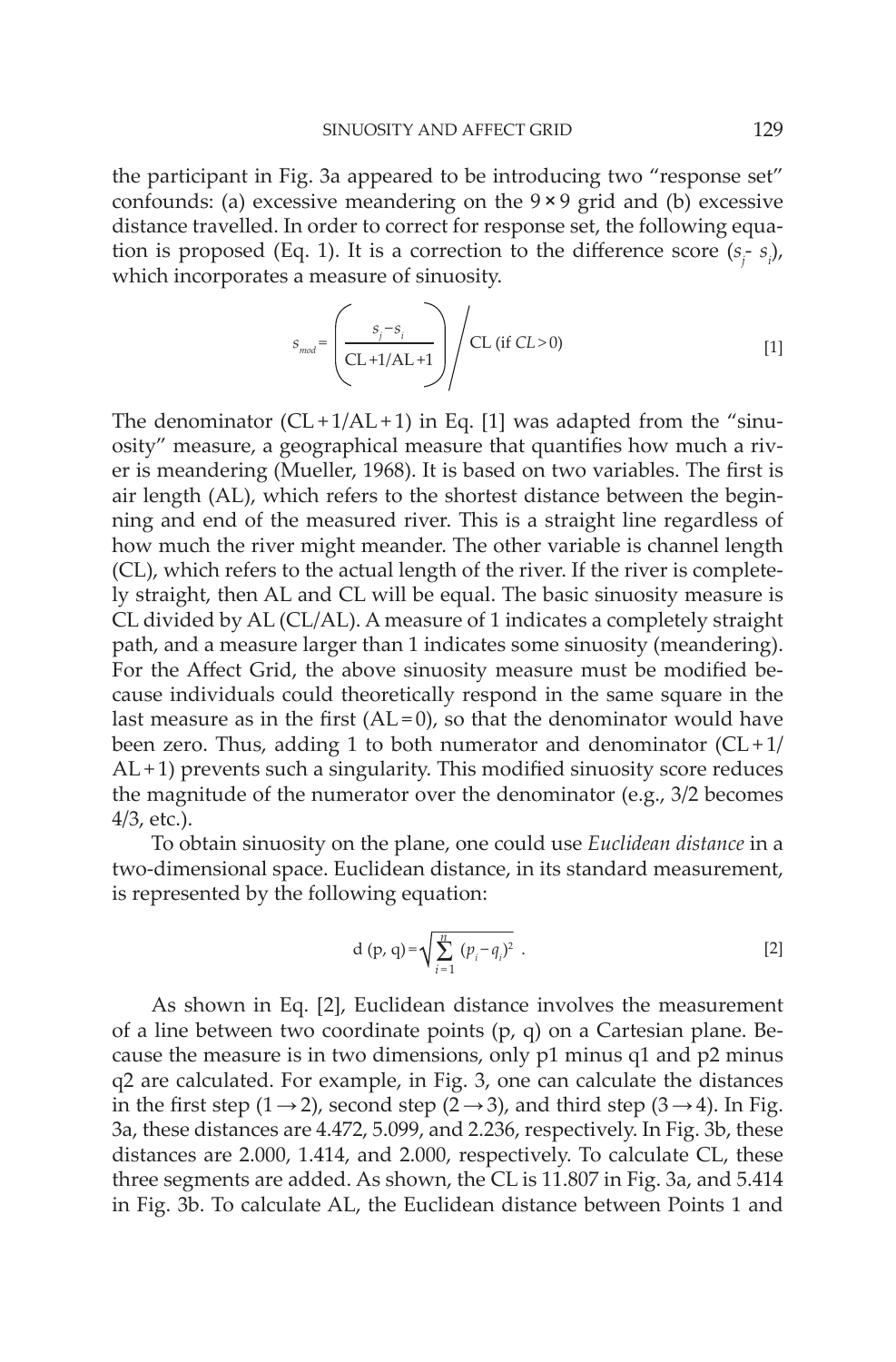4 is calculated, ignoring the points in between. In Fig. 3a, the AL is 6.403. In Fig. 3b, the AL is 1.414. Using the modified measure  $(CL+1/AL+1)$ , the scores are 1.730 in Fig. 3a and 2.657 in Fig. 3b. In Eq. [1], the sinuosity is divided by CL because the sinuosity score is independent of actual line length (this was obvious when applied to Fig. 3). Thus, the score is reduced in inverse proportion to the total amount of distance travelled. In effect, Eq. [2] is a double transform, reducing first for sinuosity, and then for distance. The final step in applying Eq. [2] is to decide on which segment ( $s_i - s_j$ ) to transform. This is entirely the choice of the investigator.

Suppose that one wishes to transform only the first step  $(1\rightarrow 2)$  on the horizontal dimension. As noted above, the movement would be recorded as +2 for each participant prior to transformation. After the transformation (Eq. 2), the new score would be +0.098 for the first participant (Fig. 3a) and +0.217 for the second participant (Fig. 3b). The underlying assumption is that moving two squares was more meaningful for the second participant than the first, because the second participant generally tended to move around less.

## **APPLICATION**

Russell, *et al*. (2011) studied the effect of mood on the ability to transfer learned rules from one puzzle game to another. Their methods and results will be partially summarized here as an example of the application of the sinuosity transform. Russell, *et al.* (2011) was part of a psychology of religion project involving the relevance of mood to the learning and application of ritual-like tasks. There were two independent variables (expertise and mood), each with two levels. Here, the sinuosity transform will be applied to a subsample of 42 participants (who had been randomly assigned to each condition and paid £10GBP for their participation). In expert conditions, participants learned to play the Tower of Hanoi game (Simon, 1975). They were subsequently asked to play a second game—a Tower of Hanoi *isomorph*—which had identical rules to the Tower of Hanoi game, but with a radically different presentation (cf. Kotovsky, Hayes, & Simon, 1985). The participants were not told that the isomorph had the same rules as the Tower of Hanoi game. In the non-expert conditions, the participants played a different game prior to playing the isomorph task. The mood conditions were either euphoric (happy) or dysphoric (unhappy). The participants' mood was manipulated in advance of the games by having them watch an ostensibly unrelated 10-minute video clip that was taken either from a comedy (euphoric condition) or harrowing drama (dysphoric condition). In this study, the Affect Grid was used four times: (a) prior to the video clip, (b) after the video clip, (c) after the first game, and (d) after the second game. The mood shift of interest was *only* between the first and second measure (i.e., before and after watching the video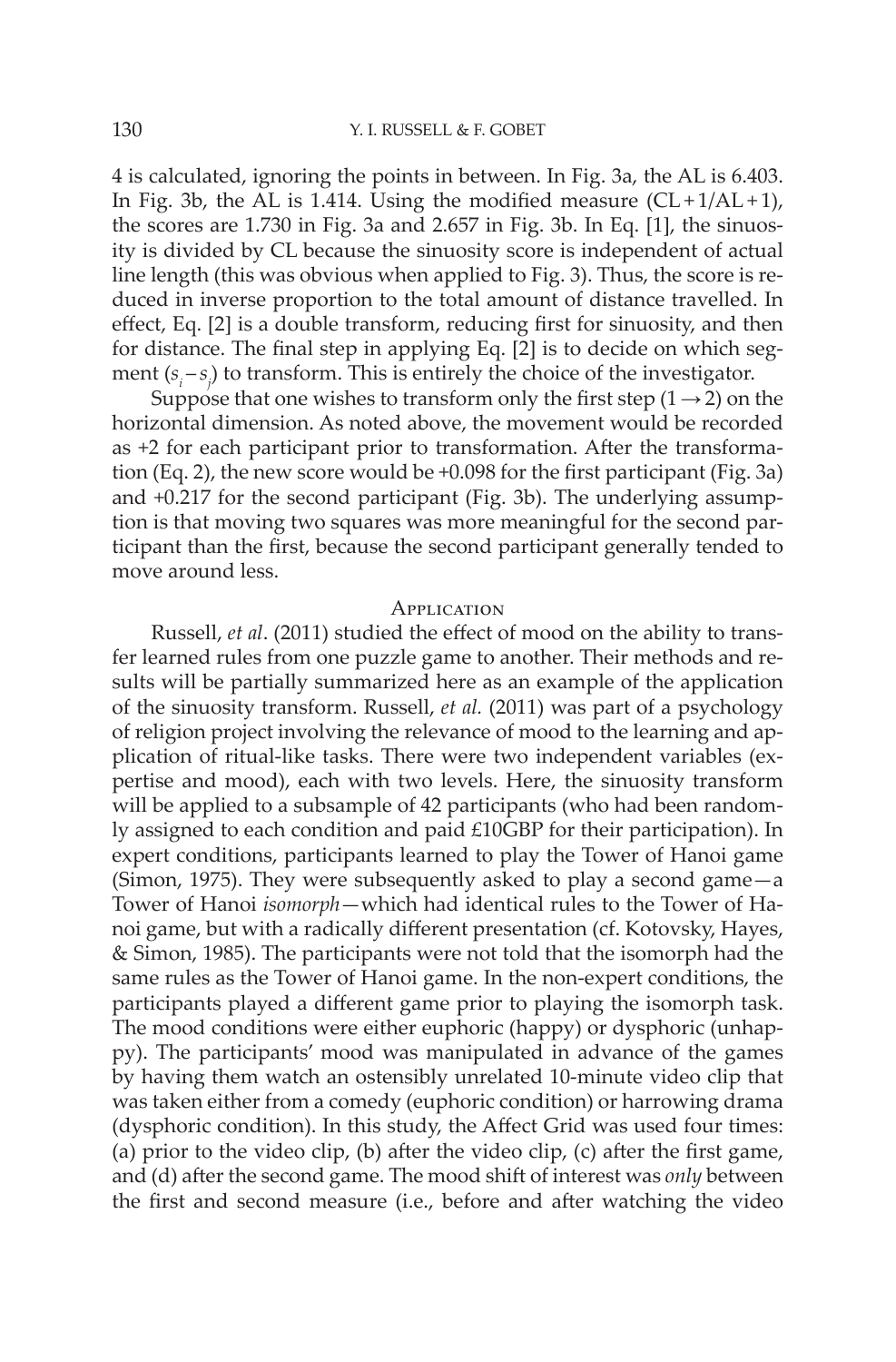clip), because it was a manipulation check for the mood induction. The manipulation check was not significant for the vertical dimension. For the horizontal dimension, there was an apparent difference (see Fig. 4a), but it was not significant.

The lack of significant difference was possibly attributable to response set (Cronbach, 1950). The sinuosity transform was not used in the Russell, *et al*. (2011) study, but it will be used here to transform the horizontal score. Fig. 4 shows the horizontal score before and after applying the equation. The y-axis shows the difference between the first horizontal mood measure and the second horizontal mood measure. A positive score indicates an improvement in mood. A negative score indicates a worsening of mood. The x-axis shows whether the video was euphoric or dysphoric. Prior to transformation (Fig. 4a), the mean difference after the euphoric video was  $0.00$  (*SD* = 2.52) and the mean difference after the dysphoric video was -1.00 (*SD* = 2.14). There was no significant difference between conditions  $(t_{39} = 1.36, p = .18; \text{Cohen's } d = 0.43)$ . After transformation (Fig. 4b), the mean difference after the euphoric video was  $0.55$  (*SD* =  $0.12$ ) and the mean difference after the dysphoric video was -0.48 (*SD* = 0.09). There was a significant difference between conditions  $(t_{39} = 3.07, p = .004;$ Cohen's  $d = 9.71$ ).

To clarify how the transform has improved the scoring, a further analysis was conducted using the same data as above (Russell, *et al*., 2011). The sinuosity transform was run on all conceivable single segments within that study (i.e., the first numerator is different each time, but the other elements stay the same). There were six altogether, comprising segments  $[1\rightarrow 2]$ ,  $[2\rightarrow 3]$ , and  $[3\rightarrow 4]$  on both horizontal and vertical dimensions (these segments represent the difference between the first and second



Fig. 4. Mood manipulation data before and after transformation (horizontal dimension) based on previous study  $(n=42)$ . Note the differences in the y-axis range.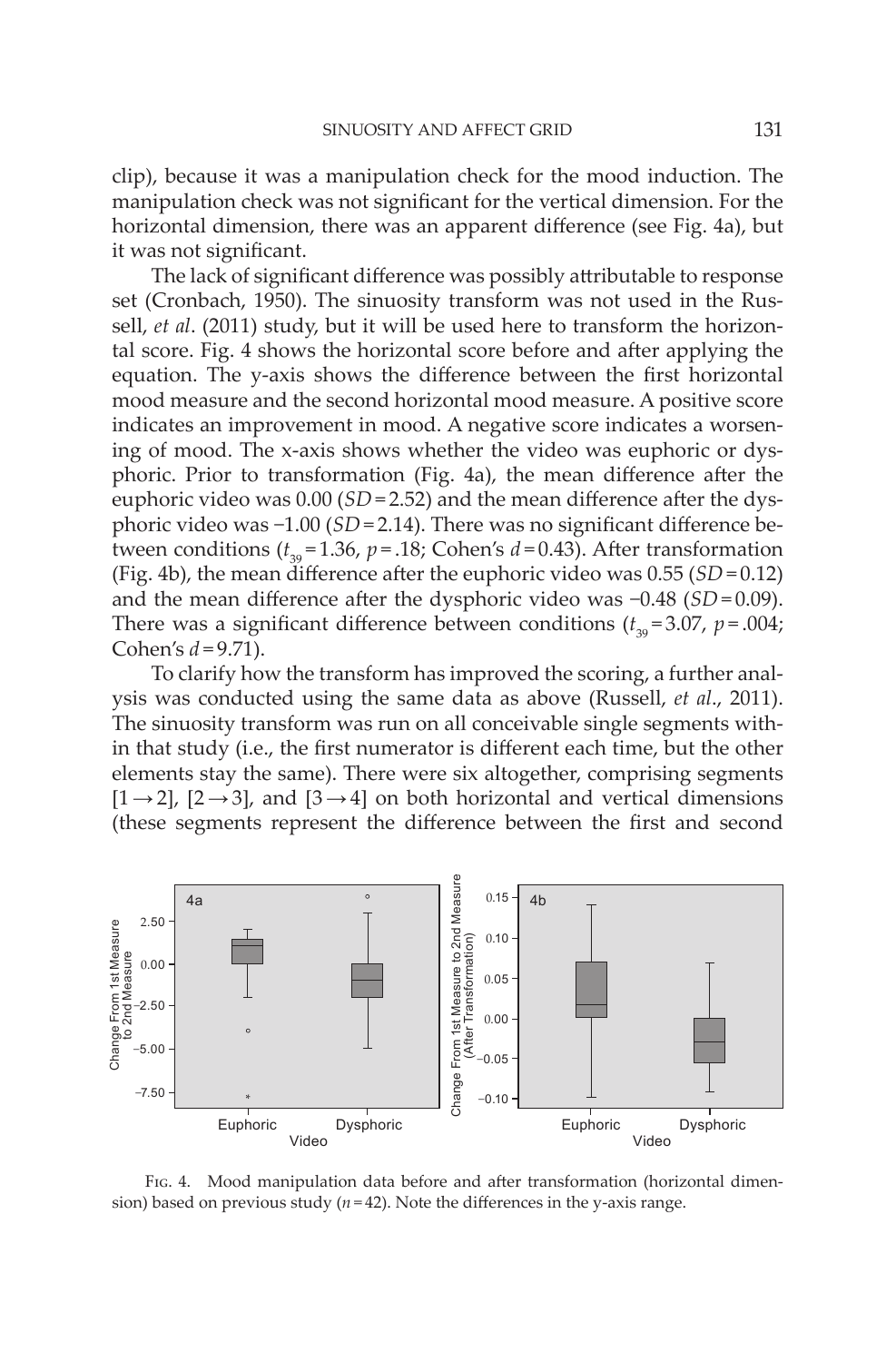measure, second and third, etc.). Each of these segments is construed as a data point in the analysis below. As shown in Eq. [1], the transformation has two stages, the first being a correction for meandering, and the second a correction for varying distance. Fig. 5 displays the two-stage results for all possible segments  $(n=6)$  using five descriptive statistics (means, standard deviations, ranges, skewness, and kurtosis). The three stages on the x-axis are pre-transform (raw scores), mid-transform (after the first transformation), and post-transform (after both transforms). Using a Kruskal-Wallis H test across the three stages, there were significant differences between stages for range  $[\chi^2(2, N=18) = 15.17, p = .001]$  and standard deviation  $[\chi^2(2, N=18) = 15.16, p = .001]$ , showing an apparent reduction after the first transform and then again after the second transform. There were no differences among stages for mean  $[\chi^2(2, N=18) = 0.89, p=.64]$ , skewness  $[\chi^2(2, N=18) = 0.22, p=.90]$ , or kurtosis  $[\chi^2(2, N=18) = 0.98, p=.61)$ .



Fig. 5. Transformations in descriptive statistics before, during, and after sinuosity transformation. Range  $(\blacksquare)$ ; Mean  $(\spadesuit)$ ; Standard deviation  $(\clubsuit)$ ; Skewness  $(\cdot \spadesuit)$ ; Kurtosis  $(-\triangle)$ .

### **D**iscussion

A simple and flexible new equation was proposed to correct for response set distortion (Cronbach, 1950) in using the Affect Grid (Russell, *et al.,* 1989). The new equation incorporated the sinuosity measure (Mueller, 1968), used in surface-water hydrology to measure the meandering of rivers, based on the assumption that some participants exaggerated their mood shifts either because of a desire to please the experimenter, or else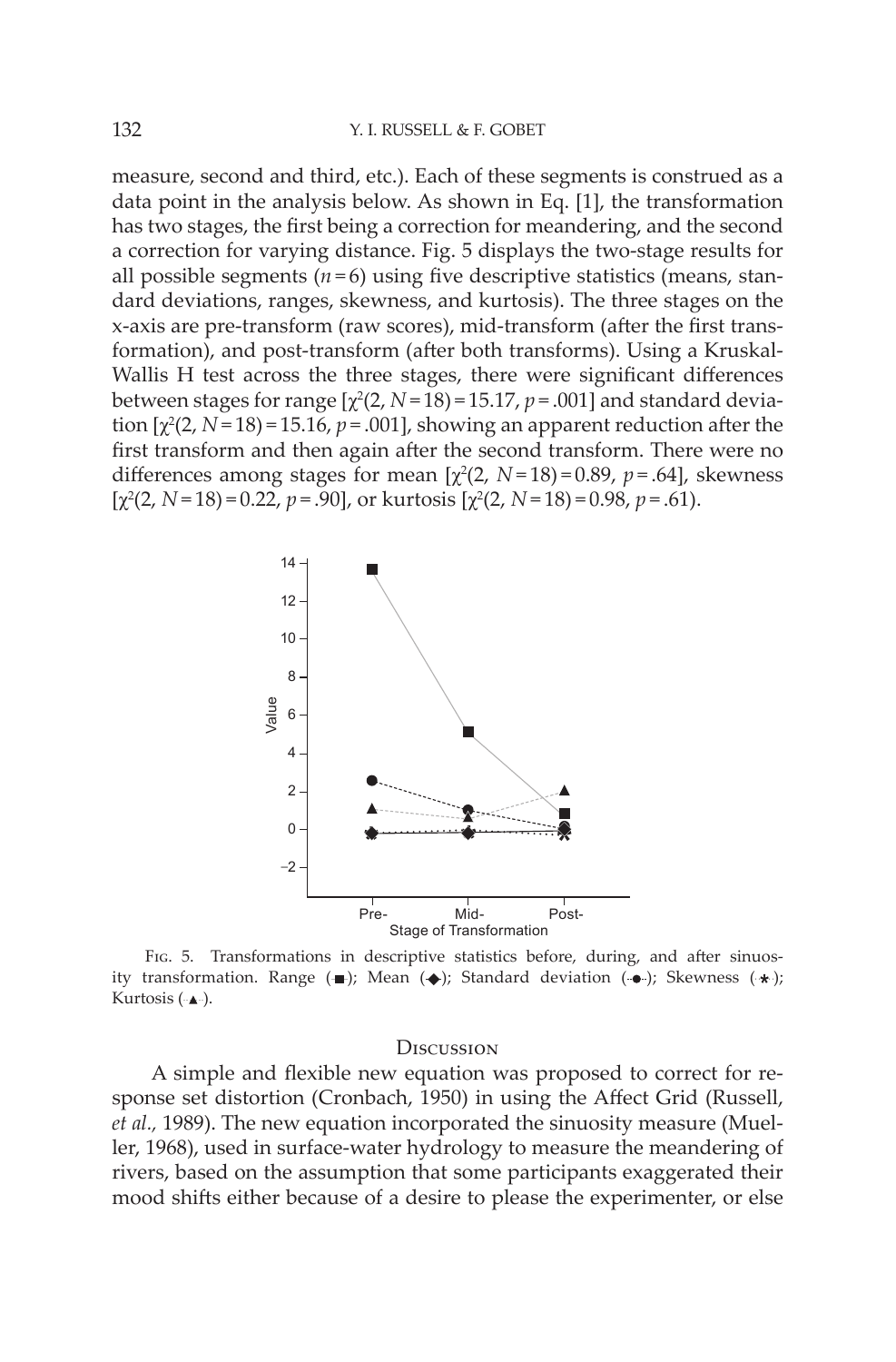because they misperceived the importance of the increments in the scale. This potential problem had been mentioned multiple times by previous researchers who used the Affect Grid (e.g., Deaver, *et al*., 2003, p. 596), but there has been no standard methodology for correcting the scores. The equation simultaneously corrects for excessive "distance travelled" (magnitude of change in scores over multiple measurements) and excessive "meandering" around the grid (changes in response over multiple measurements). The equation was tested on actual Affect Grid data (Russell, *et al.*, 2011); the transformation altered the reported difference between the two conditions ("euphoric" and "dysphoric"). In the next analysis, it was shown that the mechanism behind this improvement entailed successive reductions in range and standard deviation, but no significant shifts in mean, skewness, or kurtosis. It is true that the data from Russell, *et al.* (2011) are from a small sample in a single study. Future applications of the sinuosity transform can make assessments of larger data sets. The value of the sinuosity transform is that it directly addresses the "meandering" of scores over multiple measurements.

Emerson and Stoto (1983) outline the various reasons for data transformation. Among the many reasons cited, one is relevant here: transforming for stable spread, i.e., equalizing the spread between different data sets. Excessive meandering and distance contribute to outliers in the distributions. The sinuosity transform dampens the influence of those outliers. Of course, use of the sinuosity transform is not mandatory, but is an additional tool for users of the Affect Grid. As mentioned earlier, excessive meandering can be attributed to at least three causes (true variability, social obligation, undervaluing the intervals). It is possible that some people are inherently moodier and that they are recording their mood shifts accurately. However, it is unlikely that every participant has an identical construal of the intervals in the scale. Also, it is unlikely that every participant feels an identical extent of obligation to the experimenter. The transform is meant to mitigate against the latter two variables (social obligation, differential understanding of intervals) whilst preserving the effect of mood variability. It can be used in future studies where the Affect Grid is used for repeated measurements, to correct for differences in how people report their mood shifts.

The sinuosity transform might have wider applicability beyond the Affect Grid. It could be applied to any visually based task involving a grid or for studies of spatial behaviour (e.g., Mackett, Gong, Kitazawa, & Paskins, 2007). Another novel application might be for questionnaires that have multiple questions rated on the same scale. The transform can be *n*-dimensional (imagine a participant filling out the same multi-item questionnaire repeatedly, allowing analysis within and between individu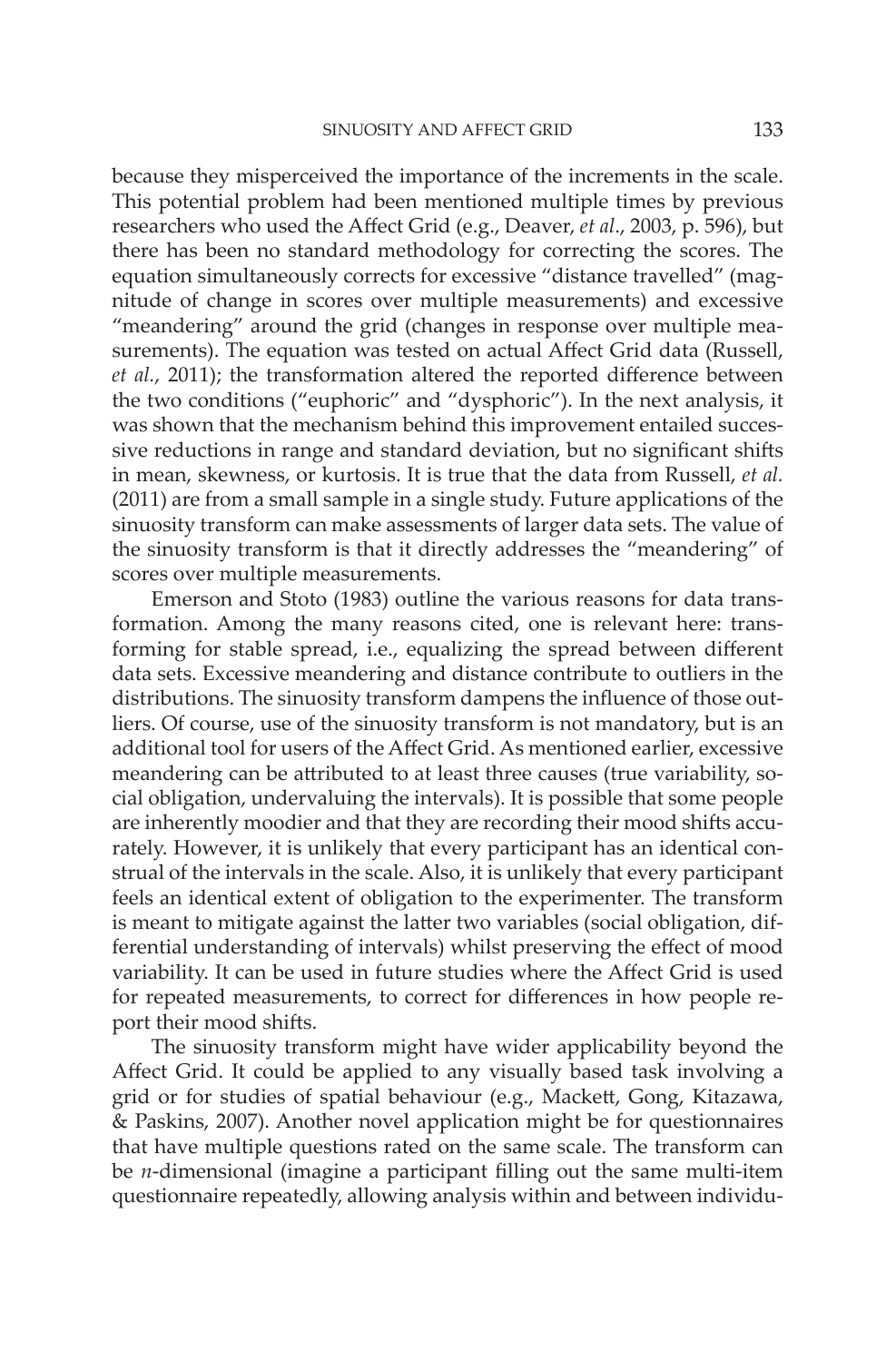al test sessions). All that is required for adapting the sinuosity measure are multiple steps and two orthogonal response dimensions.

It should be noted that sinuosity might be quite useful in psychology, but the word "sinuosity" itself is rarely used. Some examples of its application are in studies of spatial movement in animals (e.g., Sanuy & Bovet, 1997) and humans (e.g., Mackett, *et al*., 2007), analyses of methodological distortion in sensory magnitude estimation by individuals (Teghtsoonian, Teghtsoonian, & Baird, 1995), and as a variable in studies of haptic distance estimation (Lederman, Klatzky, & Barber, 1985). Other studies use the word "meandering" (similar but not synonymous to the sinuosity measure). For example, Miles, Karpinska, Lumsden, and Macrae (2010) apply the word to describe daydreams in an experiment about the relation between mental time travel and spatial direction. In this context, it becomes more difficult to operationally define "meandering" because it is outside the context of a spatial study. Instead, meandering refers to a kind of conceptual *free association* (lacking a pre-planned logical pathway between the first and final thoughts of the daydreaming sequence). This non-spatial definition of "meandering" might justifiably be utilized in the study of emotion. A longstanding issue in emotion and mood research is the relationship between *trait mood* (a person's typical patterns of emotion over the long term) and *state mood* (temporary periods of mood, which may be situational; Magnusson, 1976; Williams, 1981; Zelenski & Larsen, 2000). In the short term, the Affect Grid measures a state mood; but if the measurements continue long enough, the Affect Grid could be capturing trait-based tendencies (cf. Zelenski & Larsen, 2000). Indeed, long-term studies may provide interesting data on "meandering," comparing shortterm fluctuations (state mood) versus more stable long-term patterns (trait mood). Quantitative distinctions between long-term and short-term mood changes should emerge from such a long-term analysis.

The sinuosity transform (as a corrective procedure) is completely agnostic toward the issue of distinguishing between true mood variability and response set confounds. The Affect Grid may measure genuine fluctuations and some people may have more extreme mood shifts than others. Yet, this explanation should not be presumed any more than the other possibilities (response set, social obligation). This question touches on validity (Hood, 2009): does a measurement tool allow us to make an assertion that data are actually caused by the phenomenon that it was designed to measure, assuming that the defined phenomenon even exists in the first place? In philosophy, the debate is about whether validity is a property of the test itself, or a judgement made by a scientist who views the data (Hood, 2009). In psychology, the validity question can be addressed empirically by comparing different scales measuring the same variables in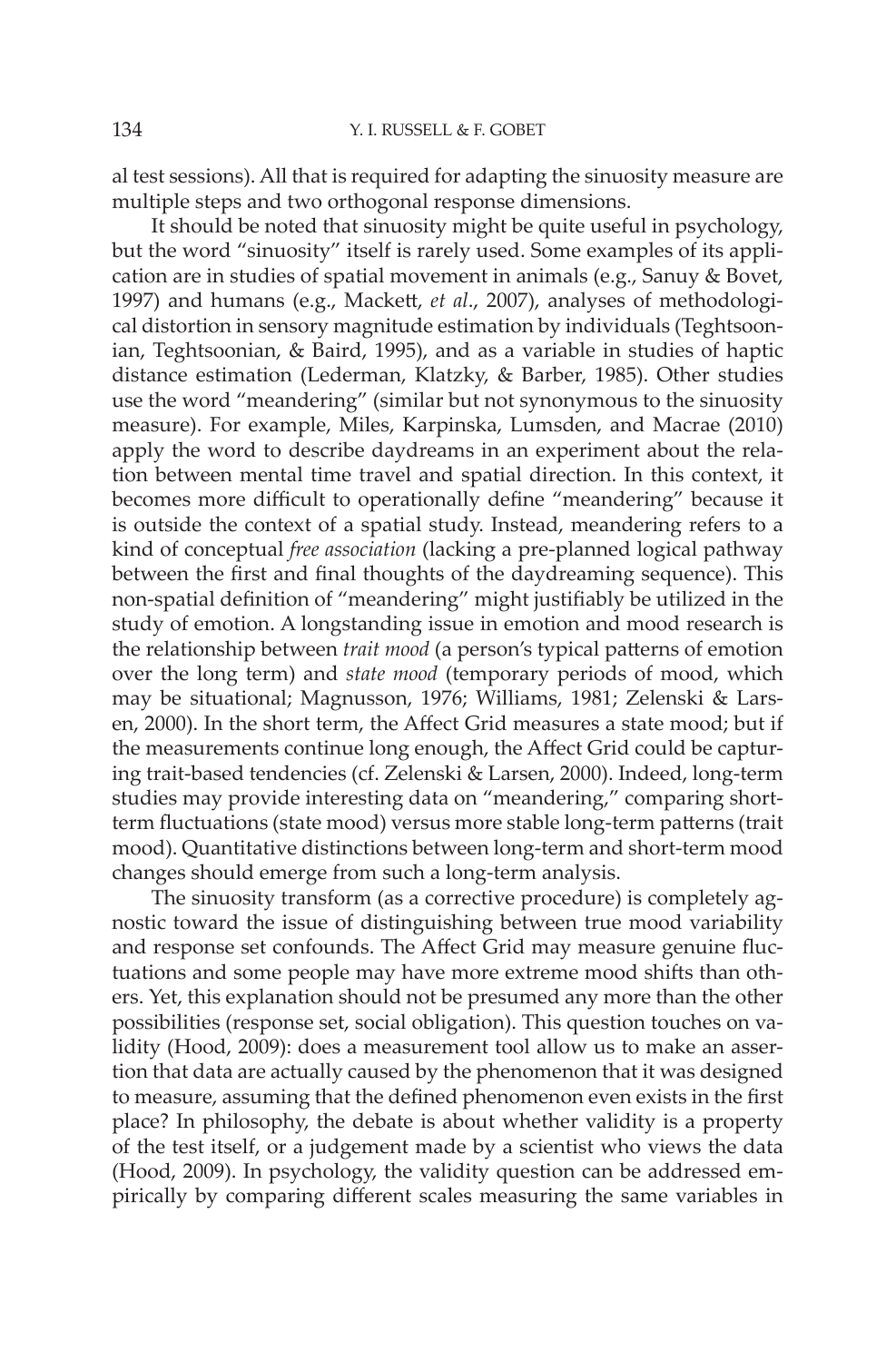the same individuals. A psychologist who wishes to find the "true" mood variability of participants could make parallel evaluations using different scales (cf. Zelenski & Larsen, 2000). Furthermore, additional testing would be needed to tease apart real mood variability from social obligation and response set. In the absence of such parallel analyses, the sinuosity transform is the next-best option. Ultimately, it is a statistical procedure, not a theory-based manipulation.

### **REFERENCES**

- Beedie, C. J., Terry, P. C., & Lane, A. M. (2005) Distinctions between emotion and mood. *Cognition and Emotion*, 19, 847-878.
- Campbell, J. D., Chew, B., & Scratchley, L. S. (1991) Cognitive and emotional reactions to daily events: the effects of self-esteem and self-complexity. *Journal of Personality*, 59, 473-505.
- Cronbach, L. J. (1950) Further evidence on response sets and test design. *Educational and Psychological Measurement*, 10, 3-31.
- Deaver, C. M., Miltenberger, R. G., Smyth, J., Meidinger, A., & Crosby, R. (2003) An evaluation of affect and binge eating. *Behavior Modification*, 27, 578-599.
- Eich, E., Macauley, D., & Ryan, L. (1994) Mood dependent memory for events of the personal past. *Journal of Experimental Psychology: General*, 123, 201-215.
- Emerson, J. D., & Stoto, M. A. (1983) Transforming data. In D. C. Hoaglin, F. Mosteller, & J. W. Tukey (Eds.), *Understanding robust and exploratory data analysis.* New York: Wiley. Pp. 97-128.
- Hood, S. B. (2009) Validity in psychological testing and scientific realism. *Theory & Psychology*, 19, 451-473.
- Killgore, W. D. S. (1998) The Affect Grid: a moderately valid, nonspecific measure of pleasure and arousal. *Psychological Reports*, 83, 639-642.
- KOTOVSKY, K., HAYES, J. R., & SIMON, H. A. (1985) Why are some problems hard? Evidence from the Tower of Hanoi. *Cognitive Psychology*, 17, 248-294.
- LARSEN, R. J., & FREDRICKSON, B. L. (1999) Measurement issues in emotion research. In D. Kahneman, E. Diener, & N. Schwarz (Eds.), *Well-being: foundations of hedonic psychology.* New York: Russell Sage. Pp. 40-60.
- Lederman, S. J., Klatzky, R. L., & Barber, P. O. (1985) Spatial and movement-based heuristics for encoding pattern information through touch. *Journal of Experimental Psychology: General*, 114, 33-49.
- Mackett, R. L., Gong, Y., Kitazawa, K., & Paskins, J. (2007) Children's local travel behaviour: how the environment influences, controls, and facilitates it. In *Proceedings of the 11th World Conference in Transport Research,* Berkeley, CA, June.
- Magnusson, D. (1976) The person and the situation in an interactional model of behaviour. *Scandinavian Journal of Psychology*, 17, 253-271.
- Mead, K. M. L., & Ball, L. J. (2007) Music tonality and context-dependent recall: the influence of key change and mood mediation. *European Journal of Cognitive Psychology*, 19, 59-79.
- Miles, L. K., Karpinska, K., Lumsden, J., & Macrae, C. N. (2010) The meandering mind: vection and mental time travel. *PLOS One*, 5, e10825.
- MUELLER, J. E. (1968) An introduction to the hydraulic and topographic sinuosity indexes. *Annals of the Association of American Geographers*, 58, 371-385.